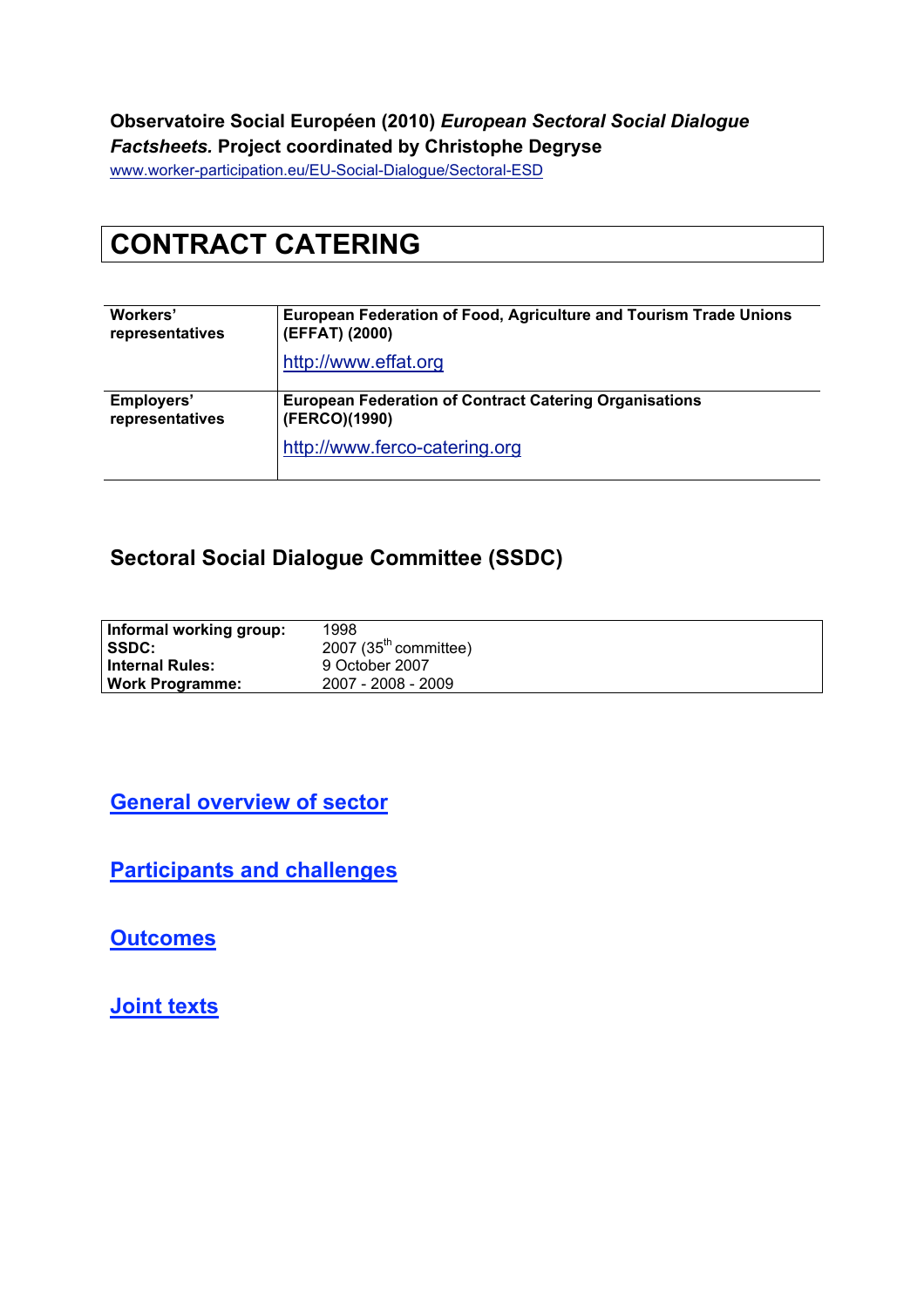### **GENERAL OVERVIEW OF SECTOR**

#### **"Contract catering" refers to situations where a company or authority outsources its catering services to a specialist firm.**

This sector originally came into being when, from the 1960s onwards, industrial zones and offices started to be established in areas remote from town centres. This trend had an impact on workers' social lives, necessitating longer journeys between home and work, leaving them with no other option than to eat at the workplace, in company canteens or restaurants.

At the outset, therefore, contract catering developed above all in the "B&I" (business and industry) sphere, which still remains its largest market share nowadays, and in connection with the outsourcing of services. It gradually expanded into hospitals and schools and, more recently, the armed forces, prisons and lastly – due to population ageing – "meals on wheels" delivered to people at home or in elderly care facilities.

Today, according to FERCO, almost 30% of all companies and authorities use a contract catering firm. This is a growth sector: its market share will exceed 35% in 2010. Around 5.5 billion meals were produced by contract caterers in Europe in 2006, serving 67 million consumers every day. This represents one in four meals eaten away from home, and one in every two meals eaten at the workplace.

Contract catering employs 600,000 people, most of them female and unskilled or low-skilled workers. As well as diversifying their markets, many contract catering firms are now trying to diversify their services, moving into areas such as health clubs, nurseries, security, car parks, cleaning, buildings maintenance, landscaping, etc.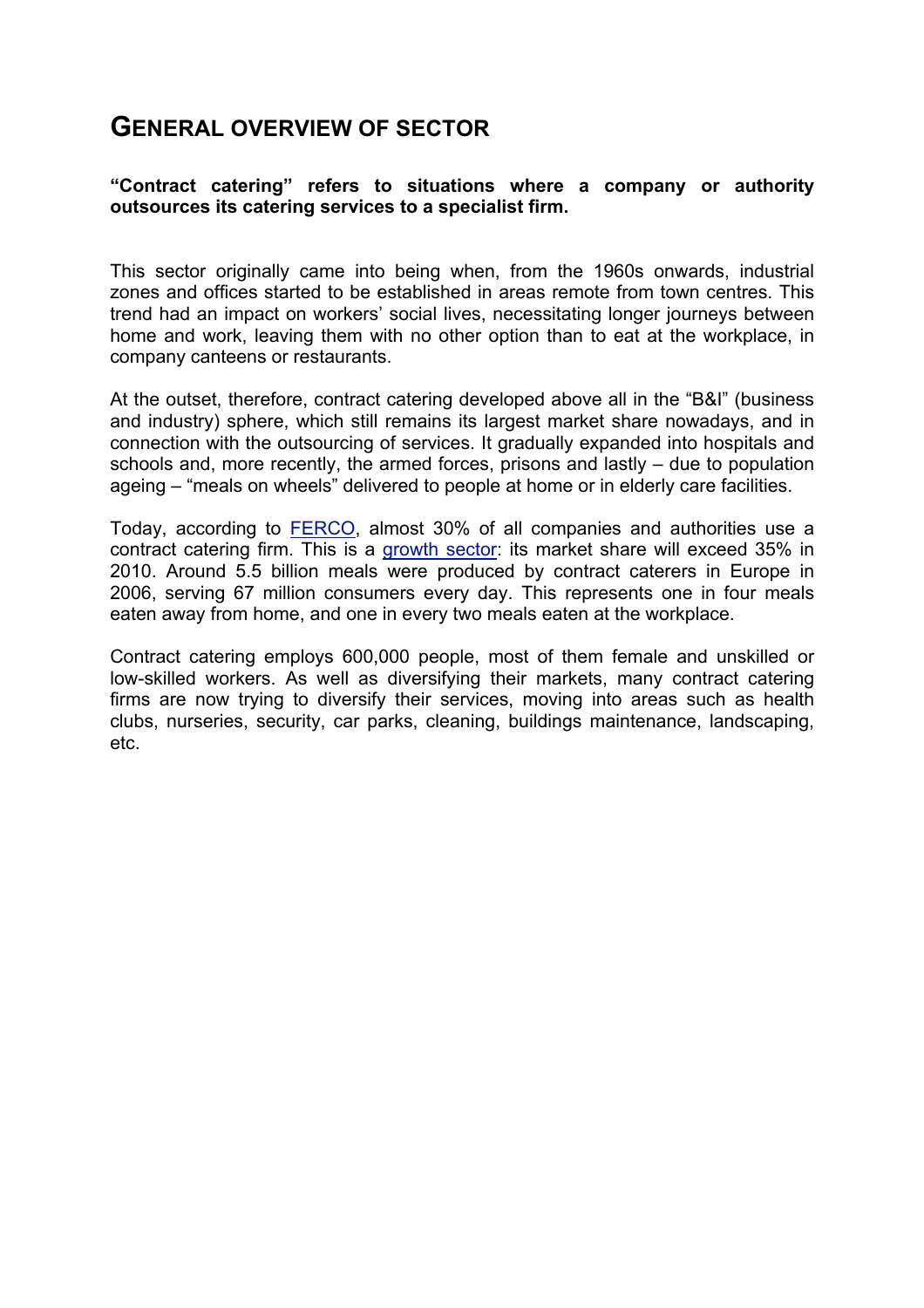## **PARTICIPANTS AND CHALLENGES**

**Companies in the contract catering sector project a brand image focusing on their "social" and local role – providing services for authorities, schools, the elderly, etc. – but this image masks the presence of what are mostly huge multinational corporations: Sodexo, Compass, Aramark and others.** 

European-level social dialogue in this sector began informally in September 1998, when the social partners adopted a joint opinion arguing in favour of a reduced VAT rate for contract catering. This initial joint document, addressed to the European institutions, strongly emphasises this social image: the sector presents itself as "a labour-intensive activity which offers employment opportunities to a segment of the population with low employability, little if any skills, composed mostly of women"; contract catering "meets a prime social need".

After the adoption of this first document, the social dialogue moved on to a range of subject areas such as vocational training (1999 declaration), food health and safety (2000 joint opinion), public procurement (2006 tool and, later, 2009 joint opinion; see below), corporate social responsibility (2007 recommendation), and public health and obesity (2007 declaration). But not until October 2007 did the social partners formally establish their Sectoral Social Dialogue Committee (SSDC) and adopt their rules of procedure.

The next point to note is the social partners' desire to work on a cross-industry basis, especially as regards the award of contracts. To this end, the contract catering sector embarked on talks with the private security and industrial cleaning sectors. This cooperation resulted, in April 2008, in the adoption of a joint declaration by four sectors: private security (CoESS/UNI-Europa), contract catering (FERCO/EFFAT), industrial cleaning (EFCI/UNI-Europa), and textile and clothing (EURATEX/ETUF-TCL). The text aims to promote procedures whereby contracts are awarded not simply on the basis of price but taking into account qualitative elements relating, for example, to the skills and capabilities of the provider, the company and contract management, the environmental footprint, the working conditions of workers along the supply chain and respect of international labour standards, national laws and collective agreements including trade union rights.

This confirms that a European-level brand image is a live issue, as are quality standards. As the four sectors put it in their joint declaration, "Selecting the lowest price [in awarding contracts] is regrettably the most widespread attitude. High competitive pressure leads providers to present very tight bids, often to the detriment of the quality of goods and services, working conditions and staff training. The situation can end up in unprofessional or even illegal practices (…)". Such a situation "jeopardises the efforts undertaken by each of the sectors for qualitative and sustainable development as well as for a more professional approach. This translates into the persistence of a negative perception the sectors may suffer from (…); not only does it have a detrimental impact on the industry but it leaves employees dissatisfied with their working conditions; and lastly, it seriously harms the ability of the sectors to attract new employees, young people in particular".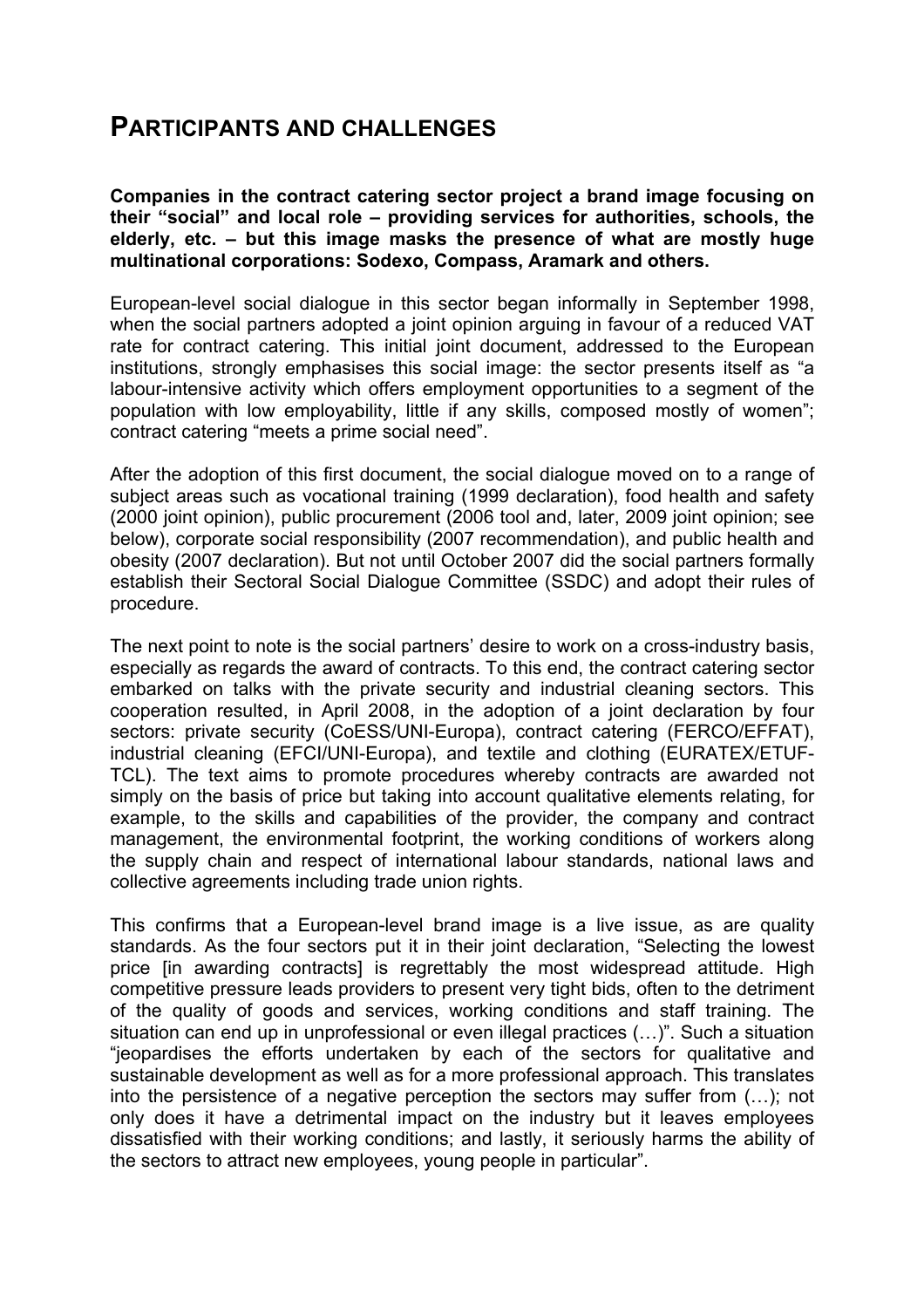Still in connection with this brand image, the social partners forwarded a joint opinion to the European Commission's DG Employment in 2009, expressing their point of view about the way in which the Commission was drawing up the wording of its Guide on socially responsible public procurement. The trade unions had for several years been calling for such a practical guide, which, they believed, should define socially responsible public procurement as a contract that takes into account the promotion of decent work, respect for human rights and labour law, support for social inclusion, the social economy and access for SMEs to public contracts, promotion of equal opportunities and fair trade. However, a draft version of the guide issued in 2009 was a major disappointment to the contract catering social partners. EFFAT and FERCO are of the opinion that the Commission's approach to the guide is overcautious: it should draw the attention of contracting authorities to "the negative consequences associated with the awarding of contracts at the lowest price". This situation, they assert, "is usual practice in all Member States, often to the detriment of quality, working conditions and labour rights".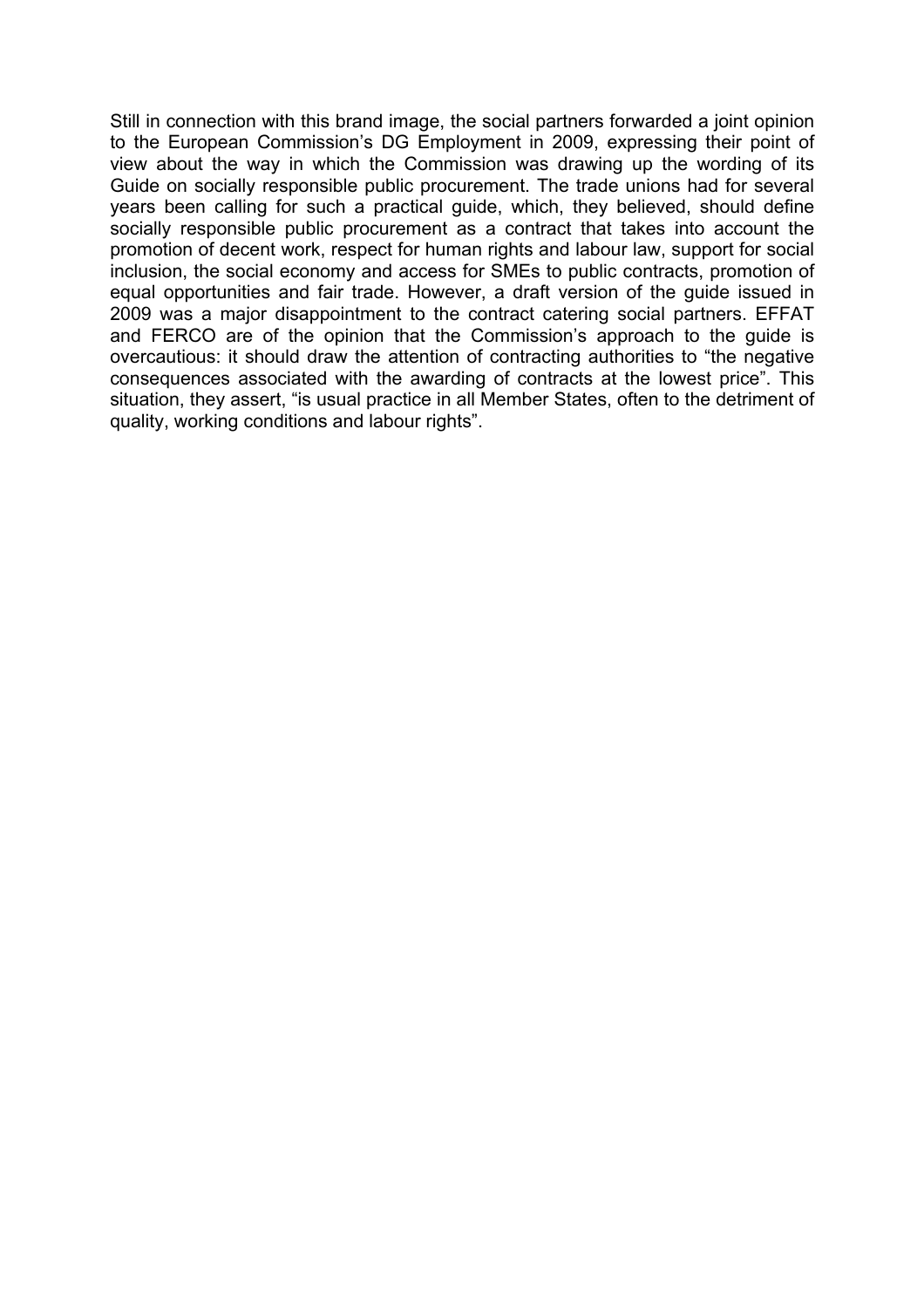## **OUTCOMES**

**The contract catering social partners adopted 11 joint texts between 1998 and 2010. The bulk of them (7 out of 11) reflect their points of view and joint opinions on European Union economic and sectoral policies. But reciprocal commitments make an appearance too.**

The results of social dialogue in the contract catering sector appear to be very varied, ranging from joint opinions of the "lobbying" type (on VAT in catering) to reciprocal commitments (on vocational training, health and safety, corporate social responsibility), via declarations and appeals to private and public clients (on the subject of obesity) and to the European institutions (on the award of contracts).

This sector can be placed without reservation in the category of "sectors building a European dimension", along with those of private security, industrial cleaning, personal services, culture, temporary agency work and HORECA/tourism. The aim is to project a European quality image in terms of food health and safety, vocational training, combating obesity, and so on.

In addition, the social partners aspire to exert influence over the legislative process in the Community (on a reduced VAT rate, on the award of contracts). For the trade unions, EFFAT is also attempting to raise the issue of combating climate change in its social dialogue with agri-business.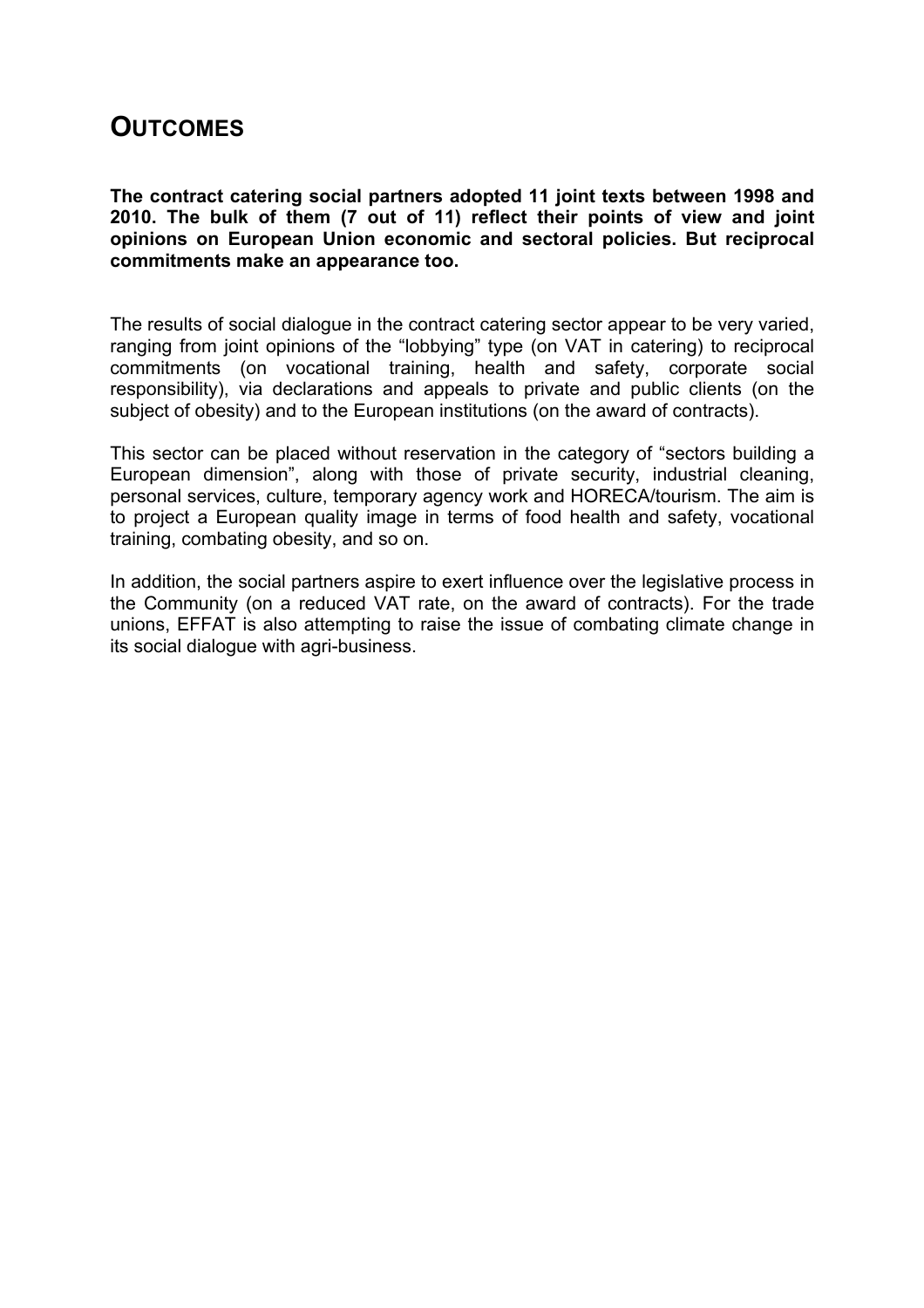# **JOINT TEXTS**

**The "contract catering" sectoral social dialogue has resulted, since 1998, in the adoption of 11 joint texts.**